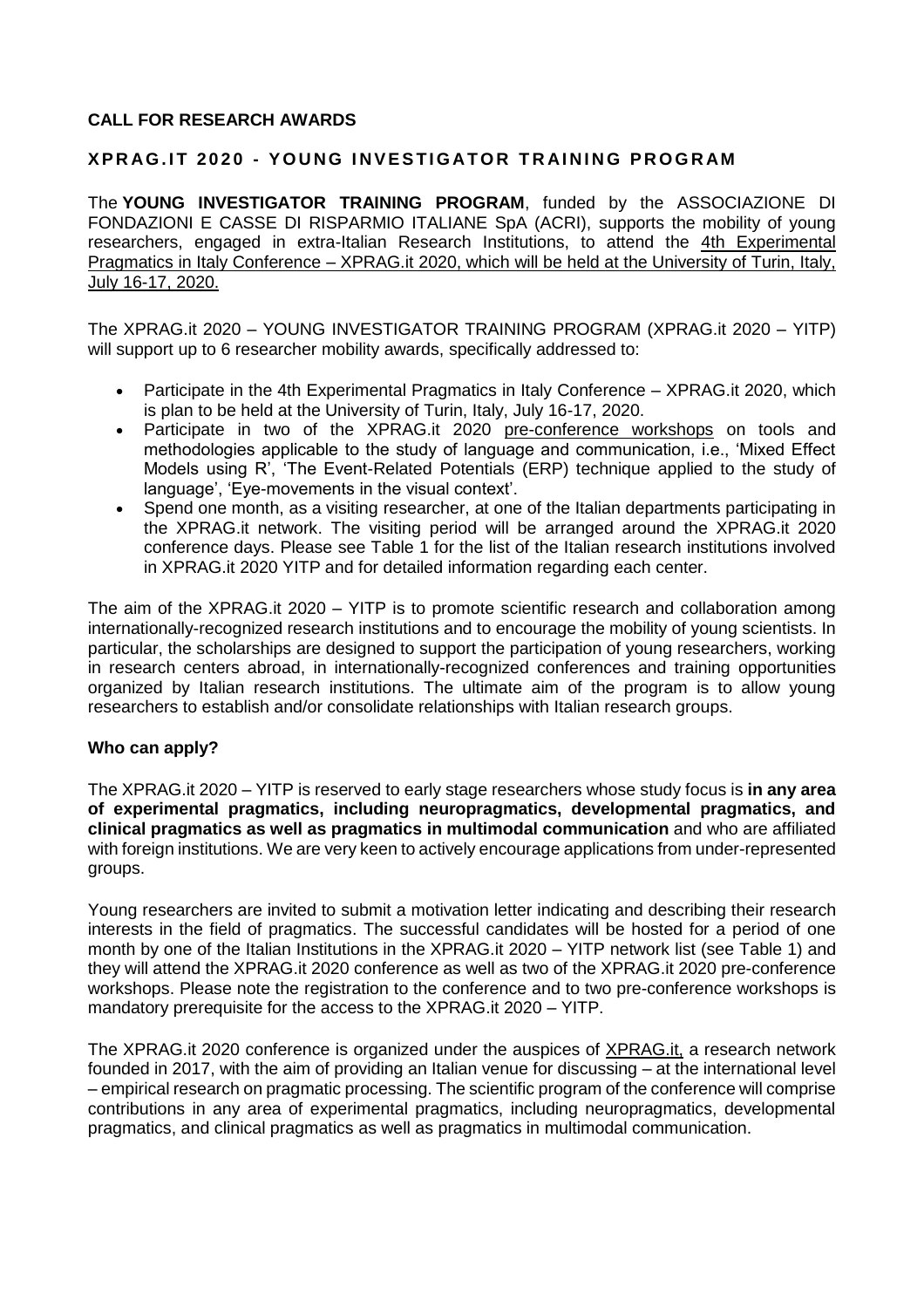### **What are the benefits of this experience for young researchers?**

- It supports the mobility, the research activity and the networking opportunities of young, worthy researchers living abroad.
- It opens up to and supports the integration of young researchers in international research projects.
- It provides an opportunity for young researchers to participate in a major international conference focusing on experimental pragmatics
- It provides an opportunity for young researchers to access specialized training opportunities as the one represented by the XPRAG.it 2020 pre-conference workshops on tools and methodologies.
- It encourages research and debate on the new advances in the field of experimental pragmatics
- It expands the scientific network of young researchers.
- It encourages cultural exchange.

## **Why to apply?**

Thanks to a financial contribution from ACRI, XPRAG.it 2020 – YITP is offering up to 6 research grants (€ 3,000.00 for each European researcher and € 4,000.00 for each non-European researcher) to young investigators wishing to carry out research in the field of experimental pragmatics. The total number of positions that can be funded can vary depending on the country of origin of the awardees and the overall amount of the research award will depend on the country of origin.

This funding is meant to cover the **costs for a one-month period in Italy**, to be arranged **before/around** the XPRAG.it 2020 conference days and agreed with the hosting institutiion, the **registration to the XPRAG.it 2020 conference and the to two pre-conference workshops.** 

### **How to apply?**

Eligible candidates are required to apply by submitting the following documents (please note the submission language is English):

1. The **XPRAG.it 2020 – YOUNG INVESTIGATOR TRAINING PROGRAM Application Form** completed in all parts, dated and signed (see Annex 1).

2. A motivation letter, which should be including and describing the candidate's research topics of interests

3. A list of the **3 research centers among those listed in** Table 1 that the candidate would like to visit, in order of preference (see Annex 1).

### 4. An updated **CV** + a list of **publications**

5. A scanned copy of the applicant's **passport** (or **ID document** for EU researchers), showing the personal details, i.e. photo and date of birth.

6. A signed letter from your institute to confirm that you are affiliated to extra-Italian Research Institutions.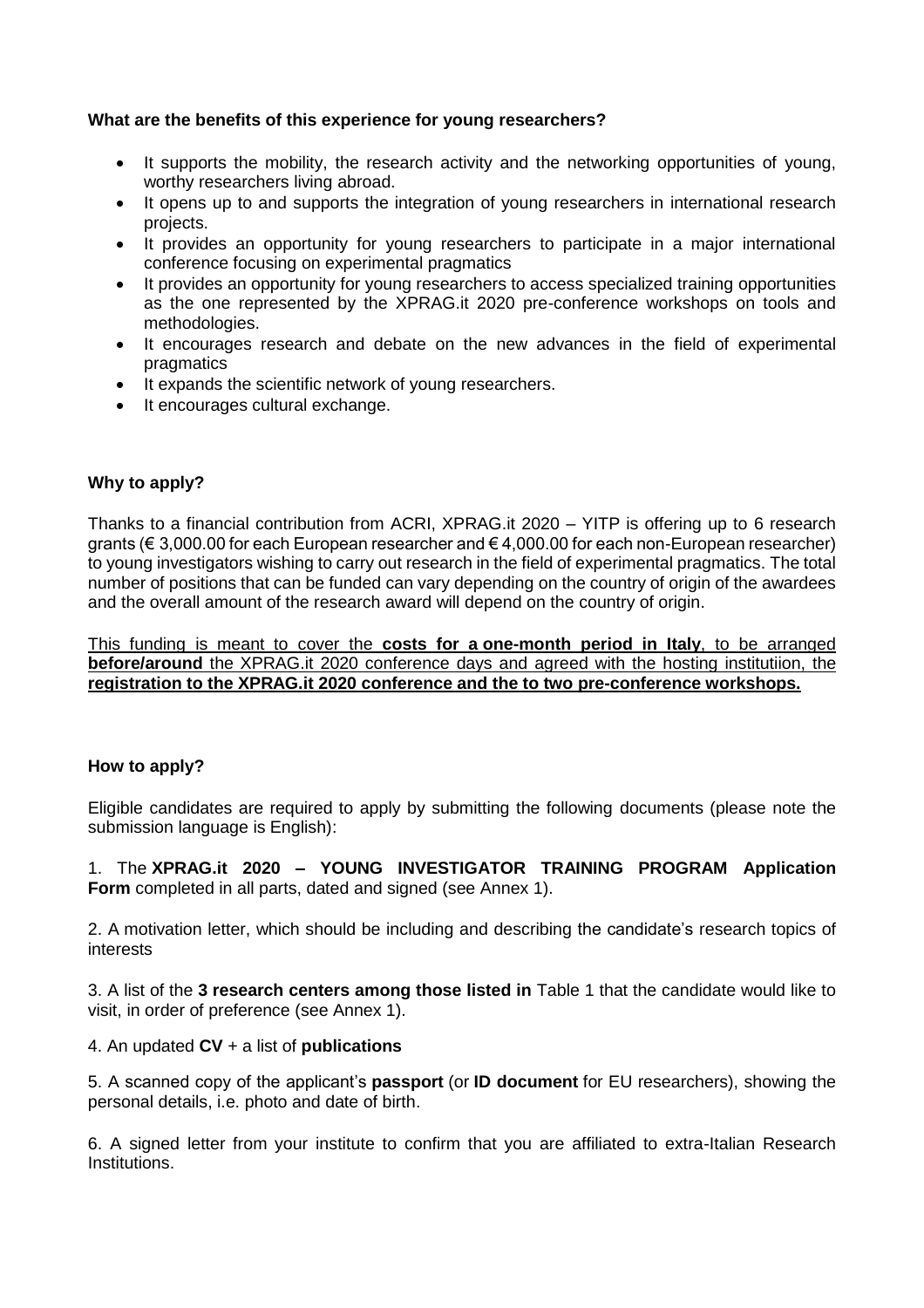If possible, please combine the signed application form and the other documents in a single PDF file.

### **Submissions must be sent to [info@intobrain.it](mailto:info@intobrain.it)** by the deadline 12:00 pm GMT on **May 17, 2020**.

Subject: *Application for the* XPRAG.it 2020 – YITP *research award*.

#### **Selection criteria**

All applications will be reviewed by the XPRAG.it 2020 – YITP Committee. The research awards for the XPRAG.it 2020 – YITP shall be awarded after an evaluation of the applicant's qualifications and documentation, taking into account the following aspects:

- Curriculum vitae et studiorum (including grants and awards)
- Publications
- Academic age of the candidates: please note, there is no age limit for the application. Nevertheless, the applicants' age will be taken into consideration in the evaluation process and priority will be given to younger applicants.
- Adherence of participant's research interest to the lines of research of the Italian hosting institutions, as indicated in the motivation letter
- Reference letter(s)

All participants will be informed of the outcome of the evaluation process by **May 30, 2020**, via the email address provided in the application.

### **Acceptance of research award**

Within 15 days of notification, the successful applicants must send to **[info@intobrain.it](mailto:info@intobrain.it)** a letter of acceptance, and confirm their participation to the XPRAG.it 2020 conference and to the preconference workshops - mandatory to be eligible for the award - by registering on the [conference](https://www.intobrain.it/en/xpragit2020/)  [website.](https://www.intobrain.it/en/xpragit2020/) Non-compliance with these points will result in non-disbursement of the XPRAG.it 2020 – YITP award.

Should a successful applicant not accept the XPRAG.it 2020 – YITP award, this may be made available to applicants classified as eligible according to the ranking order.

### **Contribution source and legal nature of the contribution**

The total funds for the financed project amount to 20,000 euros (twenty thousand/00 euros) and shall be disbursed to UNITO by the ACRI Foundation of Rome.

The economic resources reserved for individual European/non-European researchers amount to a total of 3,000.00/4,000.00 euros (three thousand/00-four thousand/00 euros). The amount is subject to withholding tax (25% withholding tax) as required by Italian law and shall be disbursed by means of a procedure agreed between Fondazione ACRI and UNITO.

The ACRI Foundation shall pay UNITO the sum allocated to the project, subject to verification, as follows: 10,000 euros (50% of the contribution) in advance of project implementation; 10,000 euros (50% of the grant) at the end of the project.

The use of research grants does not constitute an employment relationship.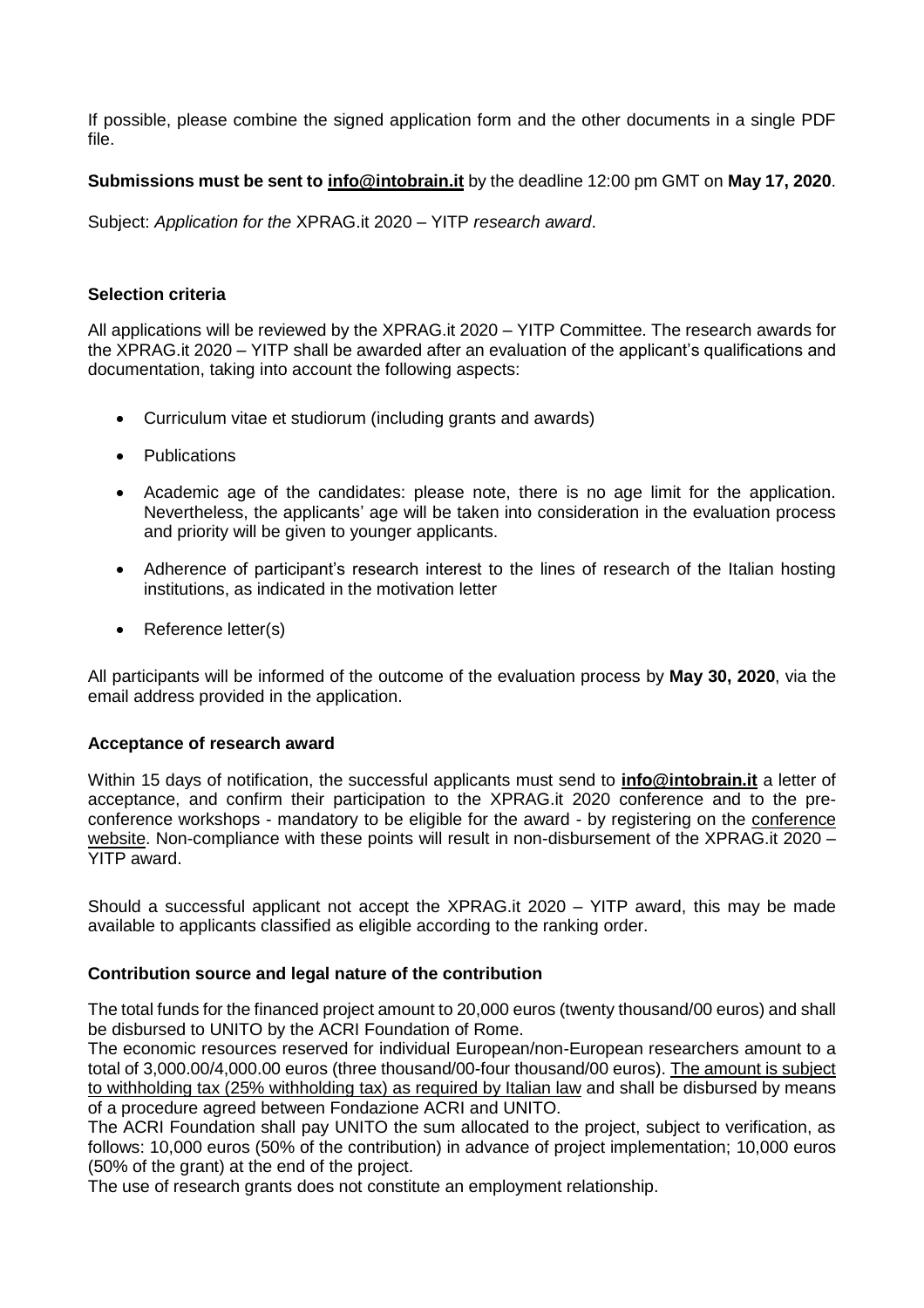#### **Security procedure**

**If the Competent Authorities advise not to travel towards the Italian destination** or whether the administration consider not safe the permanence of the successful applicants at the destination of the call**, the XPRAG.it 2020 and the mobility project will be postponed.** In case of proven emergency, the XPRAG.it 2020 and the mobility project and will be interrupted and/or cancelled. In case of interruption awards will be provided considering the actual days of mobility. **In case of cancellation no awards will be provided.** 

#### **Rights and obligations**

Researchers shall have access to research facilities at the hosting institution. They are also required to comply with the regulations of the institution to which they are assigned.

At the end of the visiting period, the beneficiaries are required to submit a scientific report to the XPRAG.it 2020 – YITP Committee on the activities carried out.

If the research results are published, the author must cite XPRAG.it 2020 – YITP and ACRI in the text of the publication.

**For more information**: Contact: **[info@intobrain.it](mailto:info@intobrain.it)**

**YOUNG INVESTIGATOR TRAINING PROGRAM Committee**

Francesca M. Bosco (University of Turin) Francesca Ervas (University of Cagliari) Valentina Bambini (IUSS Pavia) Filippo Domaneschi (University of Genoa)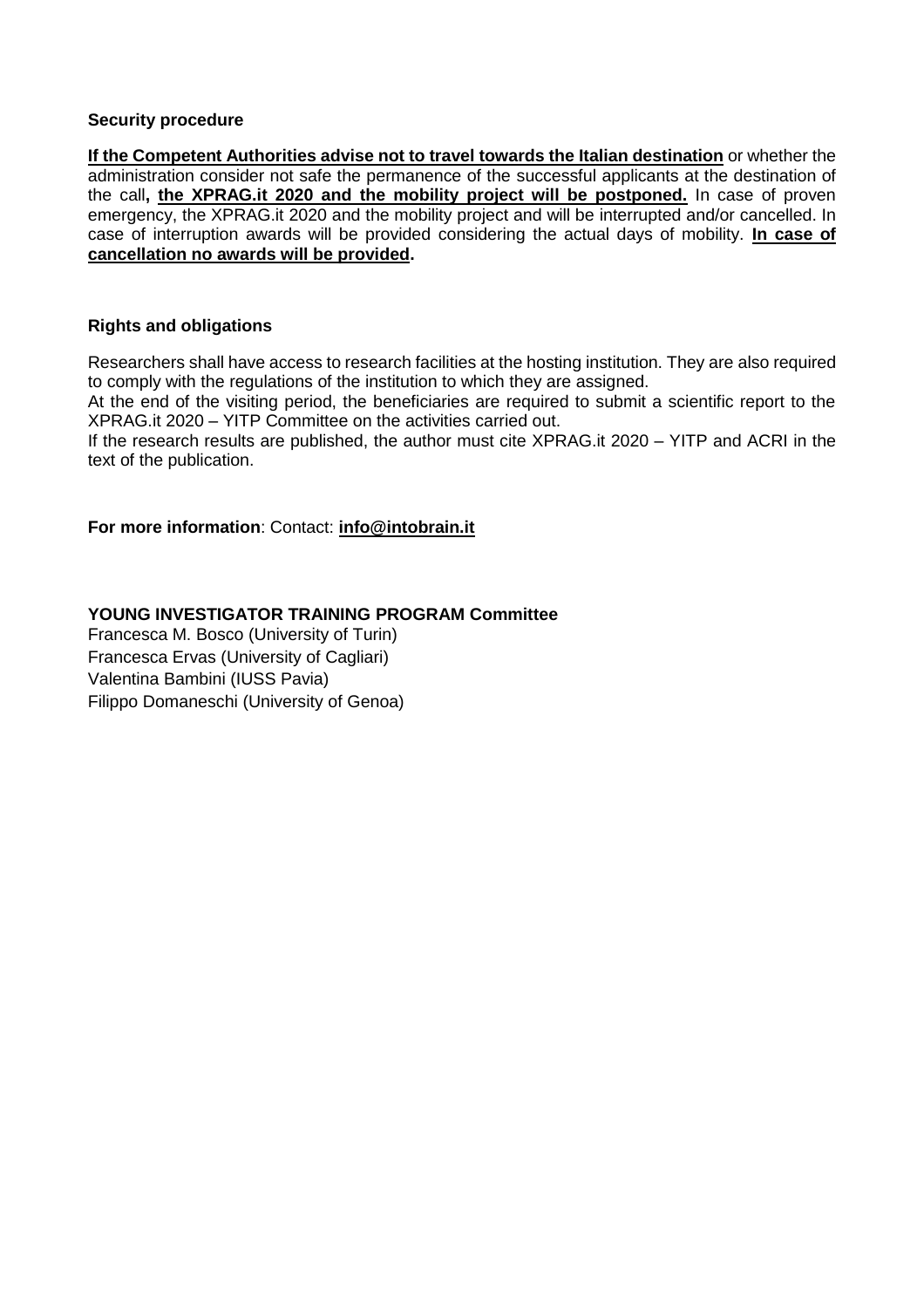## **Table 1. 'XPRAG.it 2020 – YOUNG INVESTIGATOR TRAINING PROGRAM' NETWORK**

| <b>HOSTING INSTITUTION</b>                                                                                                                                                               | <b>ACADEMIC</b><br><b>CONTACT PERSON</b> | <b>RESEARCH TOPICS</b>                                                                                          |
|------------------------------------------------------------------------------------------------------------------------------------------------------------------------------------------|------------------------------------------|-----------------------------------------------------------------------------------------------------------------|
| Dipartimento di Psicologia,<br>Università degli Studi di Torino.<br>Gruppo di Ricerca GIPSI -<br>Research Group on Inferential<br>Processes in Social Interaction                        | Prof.<br>Francesca M. Bosco              | https://www.xpragit.com/torino-psicologia.html<br>https://www.dippsicologia.unito.it/do/gruppi.pl/Show?_id=za8x |
| Dipartimento di antichità, filosofia,<br>storia - Università degli Studi di<br>Genova. Laboratory of Language<br>and Cognition                                                           | Prof.<br>Filippo<br>Domaneschi           | https://www.xpragit.com/genova.html<br>www.filippodomaneschi.com                                                |
| Classe di Scienze Umane e della  <br>Scuola Universitaria  <br>Vita –<br>Superiore IUSS Pavia                                                                                            | Prof.<br>Valentina Bambini               | https://www.xpragit.com/pavia-iuss.html<br>http://www.nets.iusspavia.it/people/bambini.php                      |
| di Pedagogia,<br>Dipartimento<br>Psicologia, Filosofia - Università di   Francesca Ervas<br>Cagliari. Gruppo di ricerca<br>LinguisticaMente in filosofia del<br>linguaggio e della mente | Prof.                                    | https://www.xpragit.com/cagliari.html<br>https://people.unica.it/francescaervas/                                |